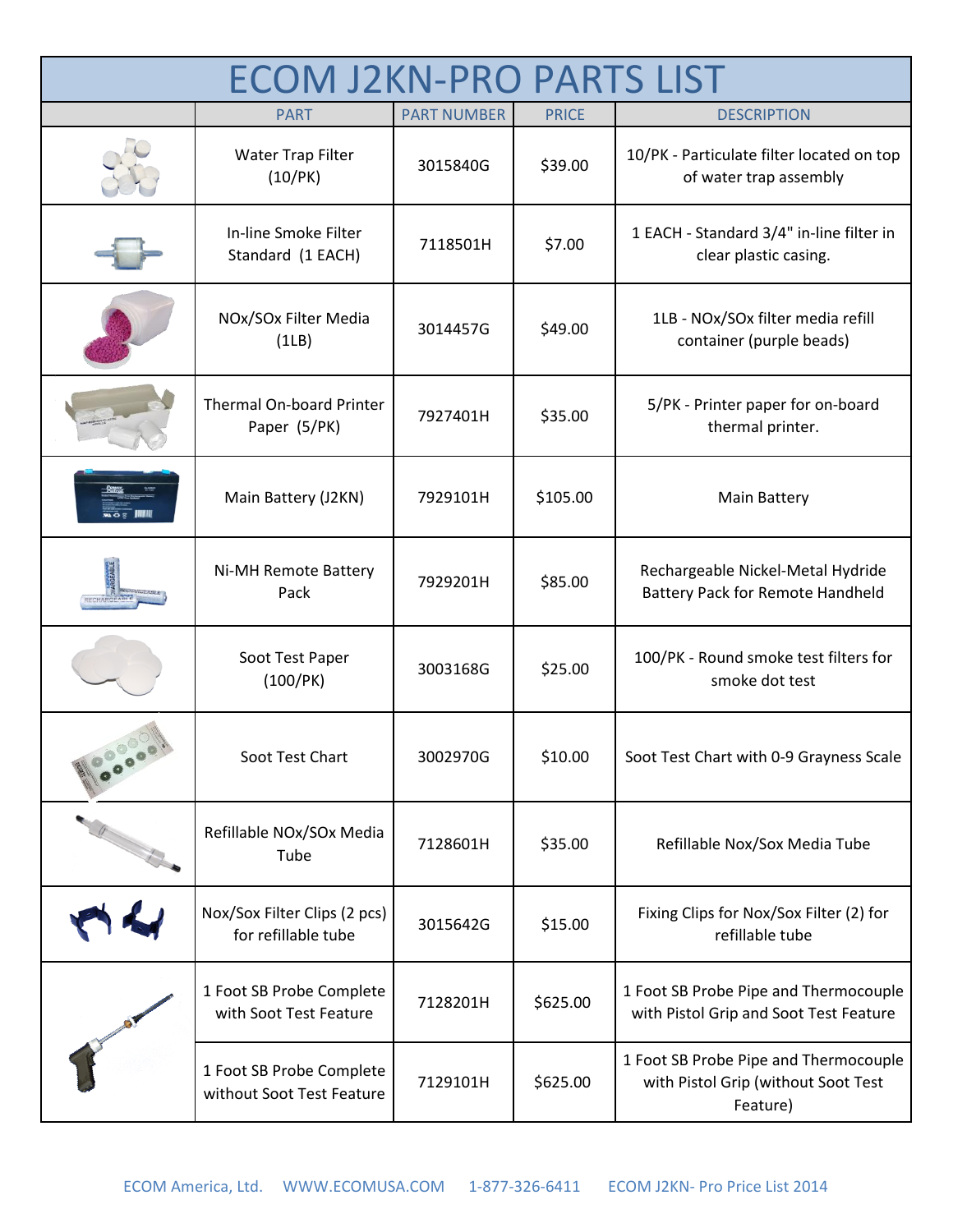| 1 Foot SB Probe Pipe                               | 7126501H | \$355.00     | 1 Foot SB Probe Pipe and Thermocouple                                                                       |
|----------------------------------------------------|----------|--------------|-------------------------------------------------------------------------------------------------------------|
| 3 Foot SB Probe Pipe                               | 7126701H | \$620.00     | 3 Foot SB Probe Pipe and Thermocouple                                                                       |
| 5 Foot SB Probe Pipe                               | 7126601H | \$861.00     | 5 Foot SB Probe Pipe and Thermocouple                                                                       |
| SB Pistol Grip Handle<br>w/Soot Test Feature       | 7128001H | \$270.00     | SB Pistol Grip Handle w/Soot Test<br>Feature                                                                |
| SB Pistol Grip Handle<br>without Soot Test Feature | 7129001H | \$270.00     | SB Pistol Grip Handle without Soot Test<br>Feature                                                          |
| 3 ft SB Probe Complete                             | 7127101H | \$985.00     | 3 ft SB Probe Complete (pistol grip,<br>probe pipe and probe cone)                                          |
| 5 Foot SB Probe Complete                           | 7127001H | \$1,360.00   | 5 Foot SB Probe Complete (pistol grip,<br>probe pipe and probe cone)                                        |
| Probe Shield                                       | 3025006G | \$69.00      | Probe Shield to Protect Handle from High<br>Temp                                                            |
| 10mm SB Probe Cone                                 | 7129701H | \$35.00      | 10mm SB Probe Cone                                                                                          |
| 15 Foot SB Sample Line                             | 7127601H | \$279.00     | 15 Foot SB Sample Line                                                                                      |
| 30 Foot SB Sample Line                             | 7127801H | \$495.00     | 30 Foot SB Sample Line                                                                                      |
| <b>Heated Sample Line</b>                          | 7952501H | \$65.00/foot | Heated Sample Line w/ 2ft Stainless Steel<br>Probe (Per Foot) 15 foot & 30 foot lines<br>available in stock |
| T-Gas Probe w/ Cable<br>10 meter (30 ft)           | 6953001H | \$200.00     | T-Gas Thermocouple Probe with 30ft<br>Cable                                                                 |
| 5 Pin T-Gas Dummy Plug                             | 3019602G | \$29.00      | T-Gas Dummy Connector for all 5 pin T-<br>Gas sockets                                                       |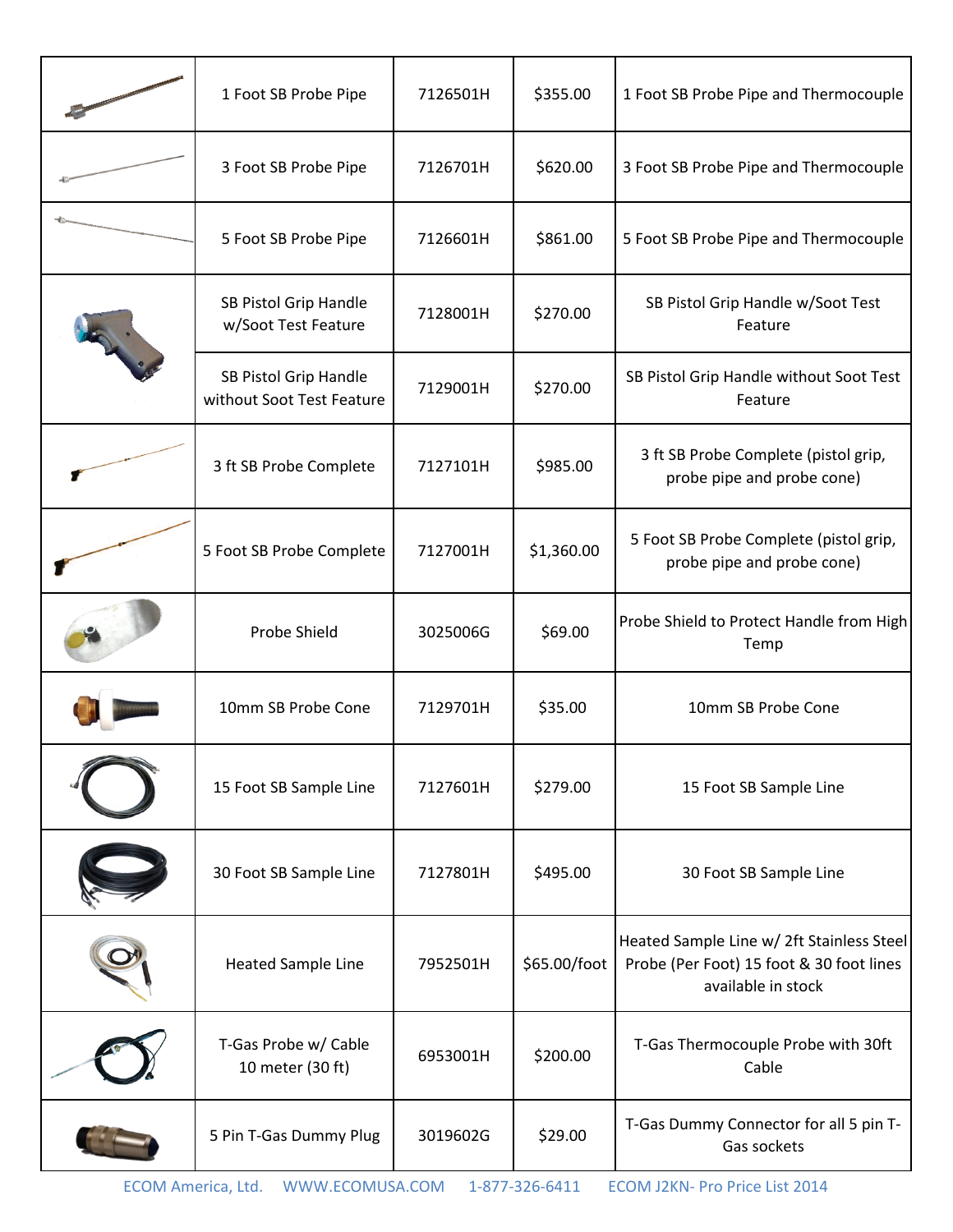| 9mm Male Gas Adapter                        | 3022968G              | \$29.00  | 9 mm Male Gas Adapter                                             |
|---------------------------------------------|-----------------------|----------|-------------------------------------------------------------------|
| 8 mm Male Draft Adapter                     | 3022770G              | \$29.00  | 8 mm Male Draft Adapter                                           |
| Main Pump 9V                                | 7028101H              | \$295.00 | Main Pump (to upgrade from 6V to 9V,<br>add RBR 71176)            |
| 9 Volt Conversion Board                     | 7117601H              | \$129.00 | Conversion Board to Upgrade J2KN from<br>6V to 9V Pump            |
| 2m (6 ft) Mini USB Cable                    | 3023470G              | \$19.00  | 6 Foot Mini USB Cable                                             |
| <b>UD100 Bluetooth Adapter</b><br>w/antenna | 3024758G              | \$79.00  | UD100 Bluetooth Adapter with Antenna                              |
| Pitot Tube                                  | 6984005H              | \$189.00 | Pitot Tube (12 inches) for Stack Gas<br>Velocity                  |
| ScanTemp Gun                                | 7530801H              | \$199.00 | Infrared Temperature Gun w/ Laser<br>Pointer                      |
| On Demand Regulator                         | 6216000H<br>(CGA 660) | \$350.00 | Aluminum On-Demand Regulator w/<br>Gauge (specify CGA 180 or 660) |
| On Demand Regulator                         | 6217000H<br>(CGA 180) | \$350.00 | Aluminum On-Demand Regulator w/<br>Gauge (specify CGA 180 or 660) |
| <b>Calibration Hose</b>                     | 3024948G              | \$35.00  | Calibration Hose Attachment with Gas<br>Connector                 |
| Probe Tip Cal Attachment                    | 3009306G              | \$30.00  | Probe tip Cal attachment                                          |
| 1 Amp Fuse                                  | 3023365G              | \$10.00  | 1 Amp Fuse Located Under Power Supply                             |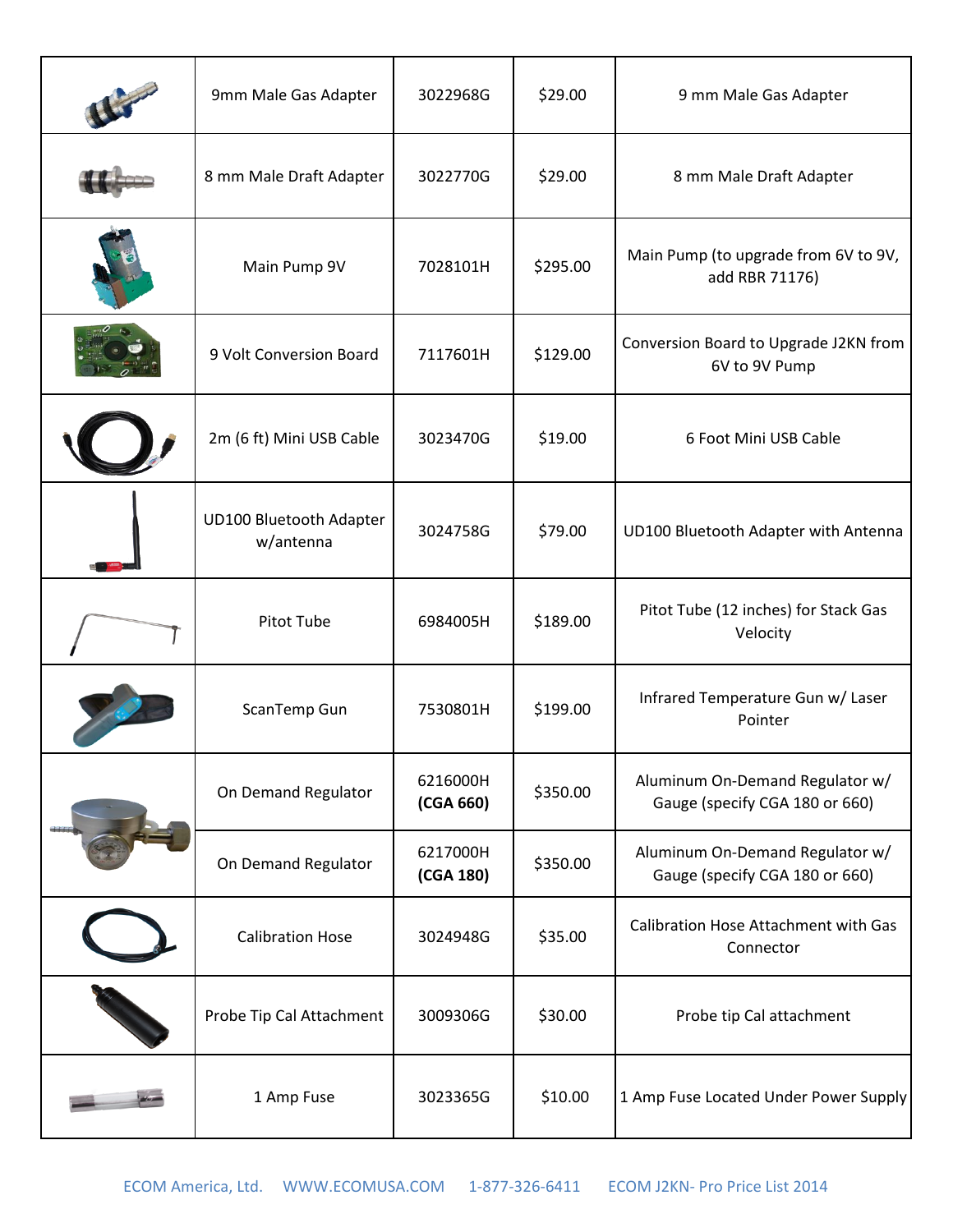| Antenna                           | 3023780G | \$19.00    | Antenna for J2KN Pro Industrial base<br>(J2KN Pro Industrial only) |
|-----------------------------------|----------|------------|--------------------------------------------------------------------|
| Power Supply Board                | 6985701H | \$299.00   | Power Supply Board for J2KN Series                                 |
| Peristaltic Pump                  | 7117301H | \$125.00   | Peristaltic Pump                                                   |
| Peristaltic Pump Housing          | 7117201H | \$129.00   | Housing for Peristaltic Pump (White)                               |
| Peristaltic Tubing / Ft.          | 3000590G | 7.00 / ft. | Peristaltic Tubing sold by the foot                                |
| <b>Thermal Printer Assembly</b>   | 6983905H | \$350.00   | <b>Thermal Printer Assembly</b>                                    |
| Peltier Cooler                    | 6974501H | \$990.00   | Peltier cooler with water trap assembly                            |
| Reed Switch                       | 3075220G | \$29.00    | Reed Switch Located Under Cal Magnet<br>Sticker                    |
| 9mm O-Ring for Gas<br>Connector   | 3013665G | \$3.00     | 9mm O-Ring for Gas Adapter<br>(ADAPTER71353)                       |
| 8mm O-Ring for Draft<br>Connector | 3013863G | \$3.00     | 8mm O-Ring for Draft Adapter<br>(ADAPTER71354)                     |
| O-Ring for Water Trap<br>Bowl     | 3014259G | \$3.00     | O-Ring for Water Trap Bowl                                         |
| <b>Water Trap Bowl</b>            | 7532501H | \$55.00    | Water Trap Bowl for Peltier Cooler                                 |
| Power Cord                        | 3009702G | \$25.00    | Power Cord 110V                                                    |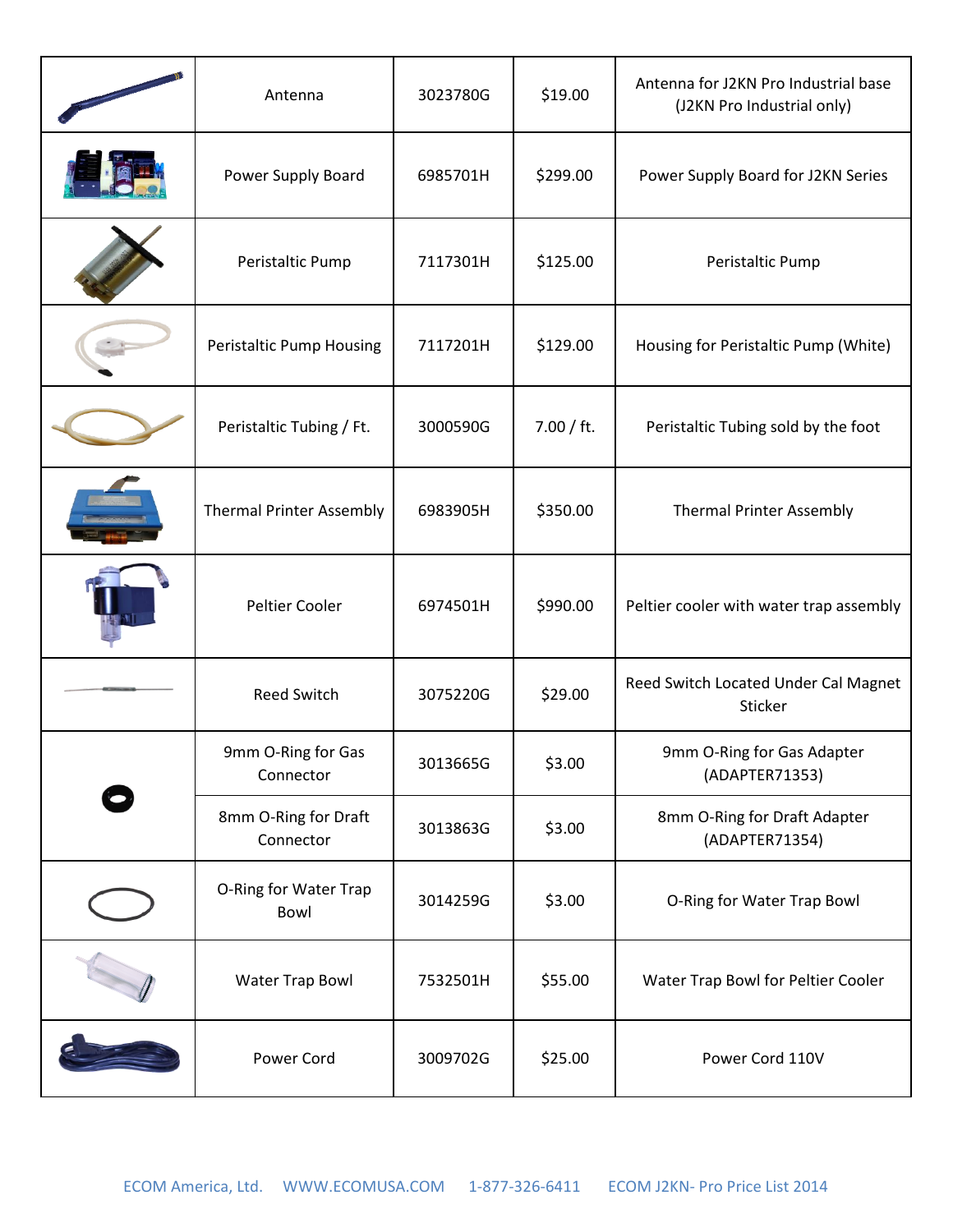| anDisk | SD Card for Data Logging                | 3014584G         | \$15.00      | 2 GB SD Card for Data Logging                                     |  |  |
|--------|-----------------------------------------|------------------|--------------|-------------------------------------------------------------------|--|--|
|        | <b>Black Silicone Tubing</b>            | 3000594G         | \$8/foot     | Small Black Silicon Tubing for Water Trap<br>and Calibration Hose |  |  |
|        | Ambient Air Temperature<br><b>Stick</b> | 3000595G         | \$75.00      | Ambient Air Temperature Stick                                     |  |  |
|        | Peltier Cooler Mount                    | 6984105H         | \$30.00      | J2KN Peltier Cooler Mount                                         |  |  |
|        | J2KN PRO Industrial Carry<br>Case       | 6983605H         | \$500.00     | J2KN PRO Industrial Carry Case                                    |  |  |
|        | J2KN PRO Industrial Under<br>Case       | 6982905H         | \$395.00     | J2KN PRO Industrial Under Case                                    |  |  |
|        | J2KN PRO Easy<br>Carry Case             | 6982805H         | \$500.00     | J2KN PRO Easy Carry Case                                          |  |  |
| econ   | Carry Case Shoulder Strap               | 6983005H         | \$49.00      | Carry Case Shoulder Strap<br>(special order only)                 |  |  |
|        |                                         |                  |              |                                                                   |  |  |
|        | <b>PART</b>                             | <b>NEW PART#</b> | <b>PRICE</b> | <b>DESCRIPTION</b>                                                |  |  |
|        | O <sub>2</sub>                          | 7529701H         | \$299.00     | 00/105                                                            |  |  |
|        | CO (LOW)                                | 7529201H         | \$499.00     | A5F                                                               |  |  |
|        | CO (LOW) W/H2                           | 7531401H         | \$1,100.00   | SF-4E-S (MEM) with Headboard                                      |  |  |
|        | CO (HI)                                 | 7529301H         | \$599.00     | 5MF                                                               |  |  |